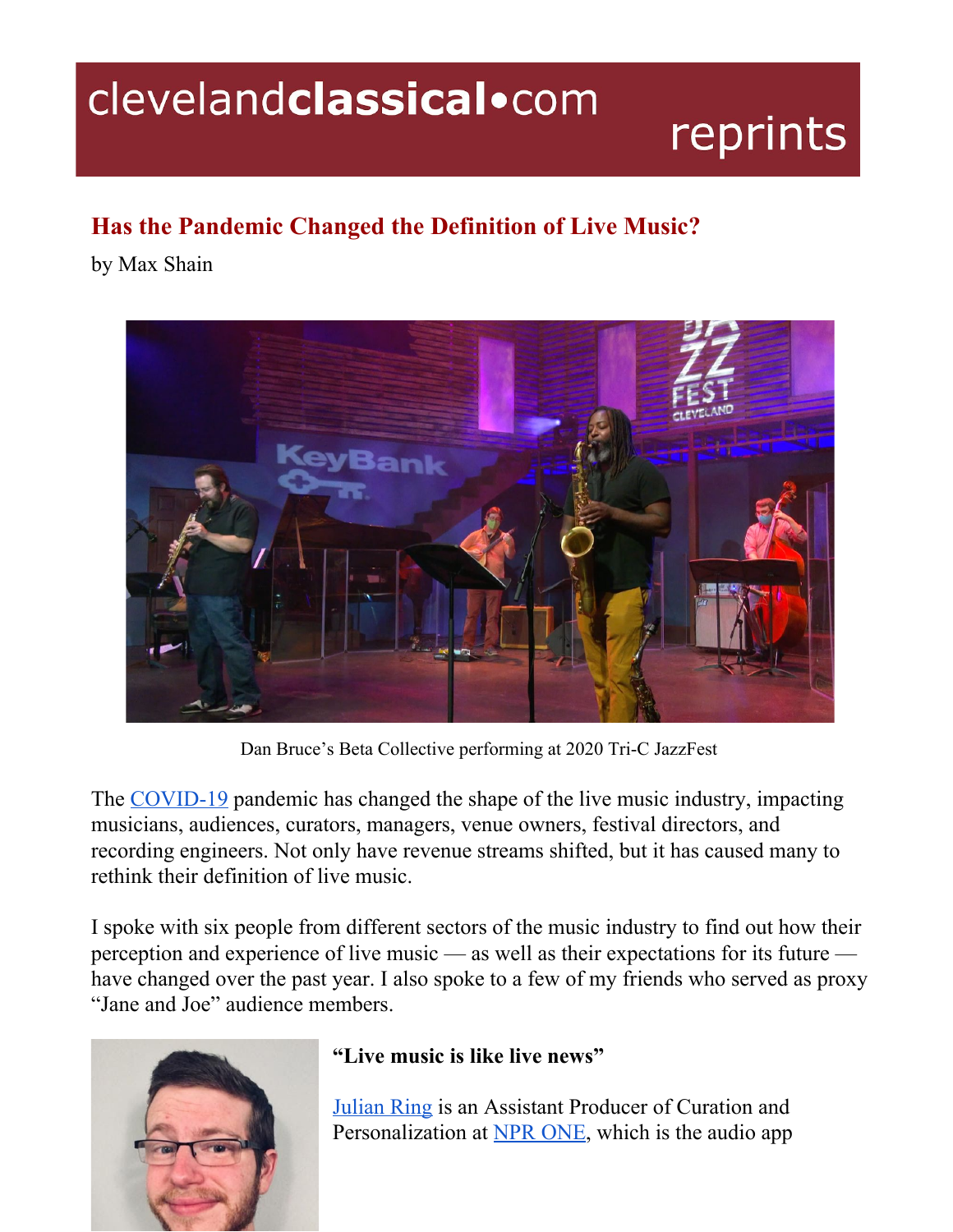counterpart of National Public Radio. Ring defines live music as an experience in real time. "Something that's being produced at the same moment you're hearing it. It's like live news."

Ring says that in the last year, the way people access media has changed, even if their tastes stayed the same. NPR's audience has undergone a dramatic shift away from radio due in part to fewer people commuting to work. "The number of users for NPR ONE has almost doubled since the pandemic started." He notes that unlike a radio broadcast, "an app like NPR ONE offers more granular customization based on listeners' habits and preferences." Ring adds that a portion of their algorithm is dedicated to balancing political perspectives. "I think that's what people come to NPR for."

NPR is funded by a variety of public and private entities — it does not have to monetize usership. Even so, it has struggled during the pandemic. "Certain forms of sponsorship have dropped off, which means NPR has had to institute pay cuts and furloughs for segments of the workforce." Ring says that Pandora is a similar platform for a different type of content. With Pandora, "the longer people listen, the more ads they can be shown and the more likely they are to become a paying subscriber."

Ring appreciates the ease with which he has been able to transition to working from home. "NPR has done a remarkable job. Hosts are recording from their bedrooms and closets." That also affects his role in audio production for NPR ONE. "Occasionally I have to edit audio because of minor inconsistencies between recordings, but overall it's really phenomenal how they've been able to adapt."

Ring believes streaming and curation are here to stay. "I wouldn't be working with NPR ONE if I didn't think it was the future."



#### **"Live music involves risk"**

[John](https://mkiartists.com/our-team) Zion is Managing Director of MKI [Artists,](https://mkiartists.com/) a classical music management company, and the co-founder of [OurConcerts.Live](https://ourconcerts.live/), a concert streaming service which he co-founded with [Gregory](https://ourconcerts.live/about) Pine in March of 2020.

Zion believes live streaming *is* live music while recorded performances are not. He also understands that live music entails risk. "Many people claim to not care whether a streamed concert is 'live' or not, but

there is a perceptual difference which audience members notice."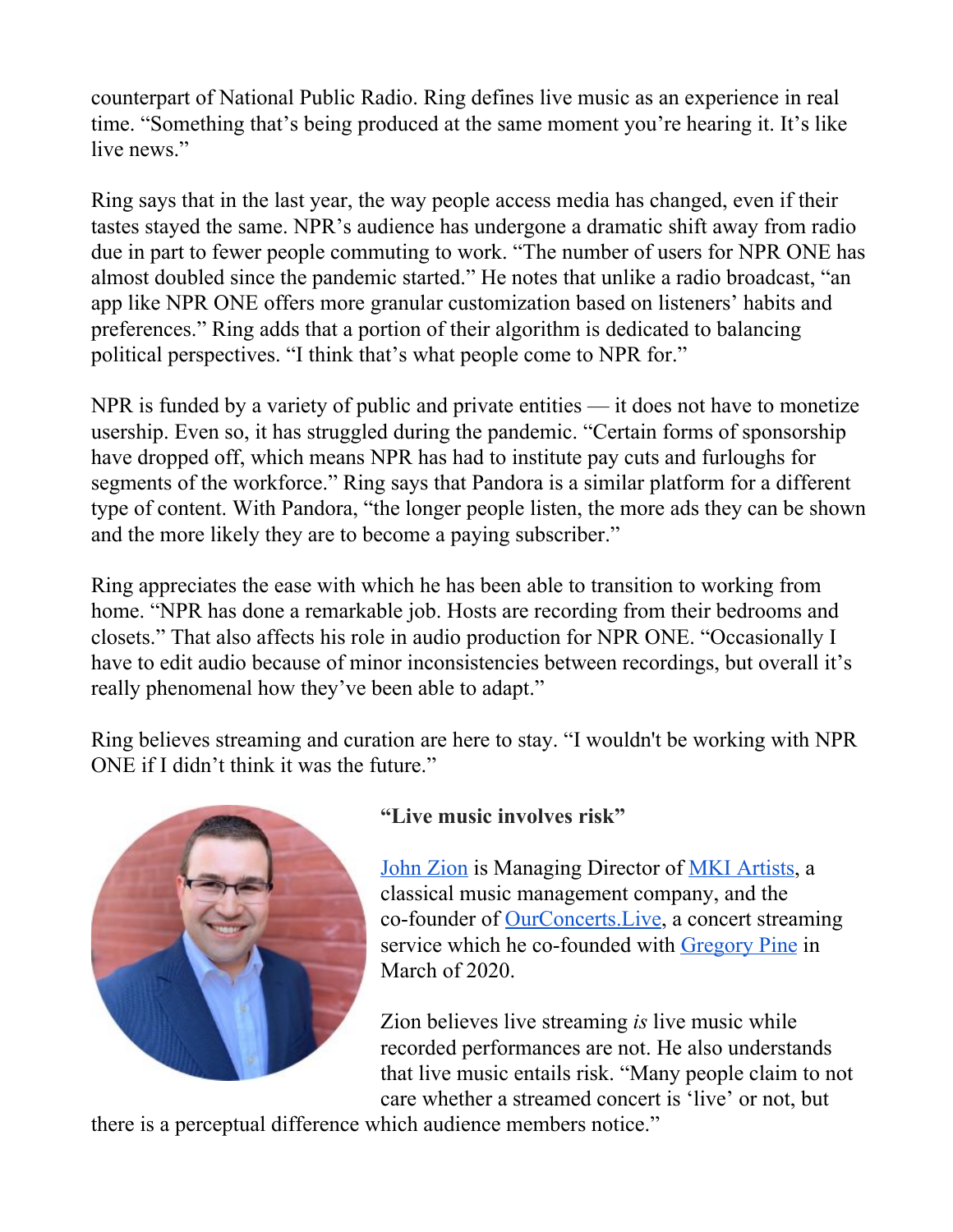Zion said that at the beginning of the pandemic, all of the shows that had been booked through MKI Artists were canceled. That made it important for OurConcerts.Live to have the option of a paywall, allowing musicians, organizations, and independent creators to monetize content. "It is key to begin as a hybrid paid/unpaid model, while stating your worth upfront." OurConcerts.Live created their own ticketing service, and they were pleased to discover that viewer retention for paid content was over 90%.

Zion credits much of the company's success to timing. To make streaming quality consistent between concerts, technicians conduct lessons over Zoom and send 60 pounds of streaming equipment to performers ahead of concerts. The first use of these equipment packs was with the Orcas Island [Chamber](https://oicmf.org/) Music Festival and the [Miró](https://miroquartet.com/) [Quartet](https://miroquartet.com/). OurConcerts.Live is an example of creating a win-win situation — it created opportunity for everyone involved.

While OurConcerts.Live caters to people who have previously attended classical concerts, Zion believes that it could create new supporters of the art form. "When something is free on the internet, it is accessible to everyone." He also says that with the newly installed streaming technology in every venue, when we return to in-person concerts, they will continue to be live-streamed and recorded for a reduced price. While Zion is saddened by the effects of the pandemic, he is also hopeful that live streaming will increase accessibility to classical music.



#### **"Live music is performance and interaction in real time"**

Gabe [Pollack](https://www.themusicsettlement.org/directory/gabriel-pollack) is the manager and public face of the BOP STOP at the Music [Settlement,](https://www.themusicsettlement.org/) located in Cleveland's Hingetown neighborhood. For Pollack, live music is about synchronicity. "Live streams are live music, but if I recorded it for broadcast at a later

date, I wouldn't say that that was live."

Pollack says that he was lucky to have received a grant before the pandemic enabling him to make upgrades to the venue's technology. While he initially planned to use the money for a projector screen, that became less relevant after live shows were canceled. Instead he used the funds to purchase streaming equipment, which was on back-order due to high demand.

Pollack describes live streaming as a "band-aid." "It's not going to support the venue long term. It's just a way to get musicians paid until live music in the traditional sense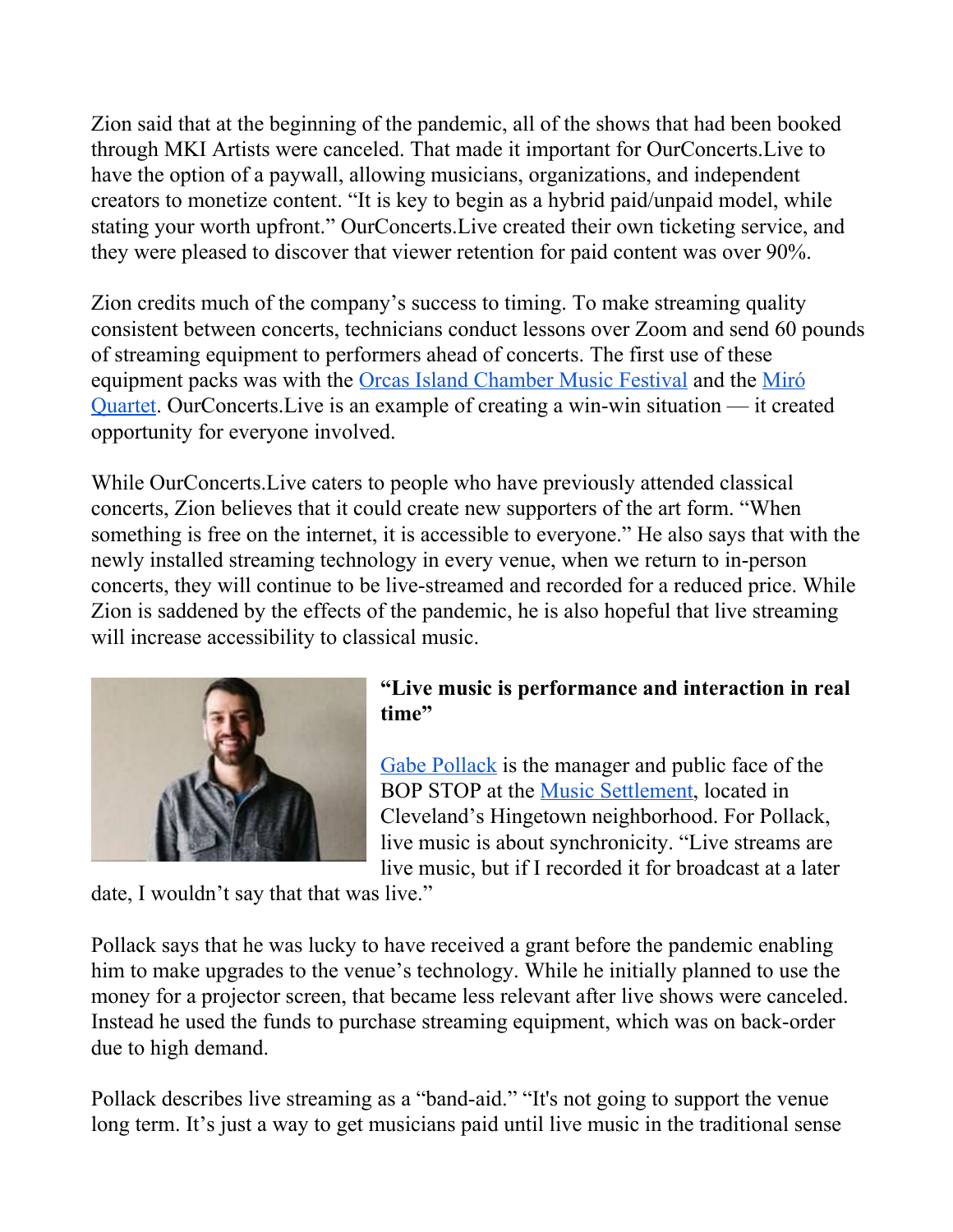— or traditional definition — can return. We'll still be able to stream content, which can be a supplement to live shows. It won't go away when audiences come back to the club."

Pollack is more than just the face of the BOP STOP. Due to the pandemic, he was forced to furlough his staff, and he is now the only employee. Any decision he makes has to run through that filter. "I might be the only one there that night, so how can I make it work?"

He recently received a new grant from the Live Music Society, which helps to cover many of the fixed costs of the venue, allowing him to make it a priority to pay musicians during a time when it is difficult for them to find work.

Our conversation moved to the topic of the monetization of live streams. "In December and January our live streams gained a lot of traction," Pollack said. "Although donations were lower in September and October when stimulus funding was cut, donations are actually now higher than ever." Another revenue source is private events. "In December we hosted a lot of livestream concerts for corporations who would have booked the BOP STOP for in-person events had there not been a pandemic. These offerings helped keep the club afloat as they generated more substantial revenue."

Pollack believes that federal and local governments should be playing a bigger role in keeping small venues and businesses alive. He meets every Wednesday over Zoom with the [Cleveland](https://www.facebook.com/CleveMusicClubCoalition/) Music Club Coalition (CMCC), a group of Cleveland venue owners who advocate for increased government funding for venues. The group was involved with the Save Our Stages Act, created by the National [Independent](https://www.nivassoc.org/) Venue Association (NIVA), which allocated \$15 billion dollars to entertainment venues.

Pollack says that while CMCC has existed for a few years, NIVA was born out of the pandemic. "Live venues have never had this much camaraderie before, and when we lobby together there is strength in numbers. Let's just make sure we can all get back to that friendly rivalry we had, because ultimately that's the sign of a healthy music economy."

Funding for the Save Our Stages Act was approved with the COVID-19 relief bill on December 28, 2020.



#### **"Live over the internet is as live as we're going to be for a while"**

Terri [Pontremoli](https://www.tri-c.edu/jazzfest/contact-us.html) is the director of the Tri-C [JazzFest,](https://www.tri-c.edu/jazzfest/) a world-renowned three-day festival held each year in Cleveland since 1980. The festival is a function of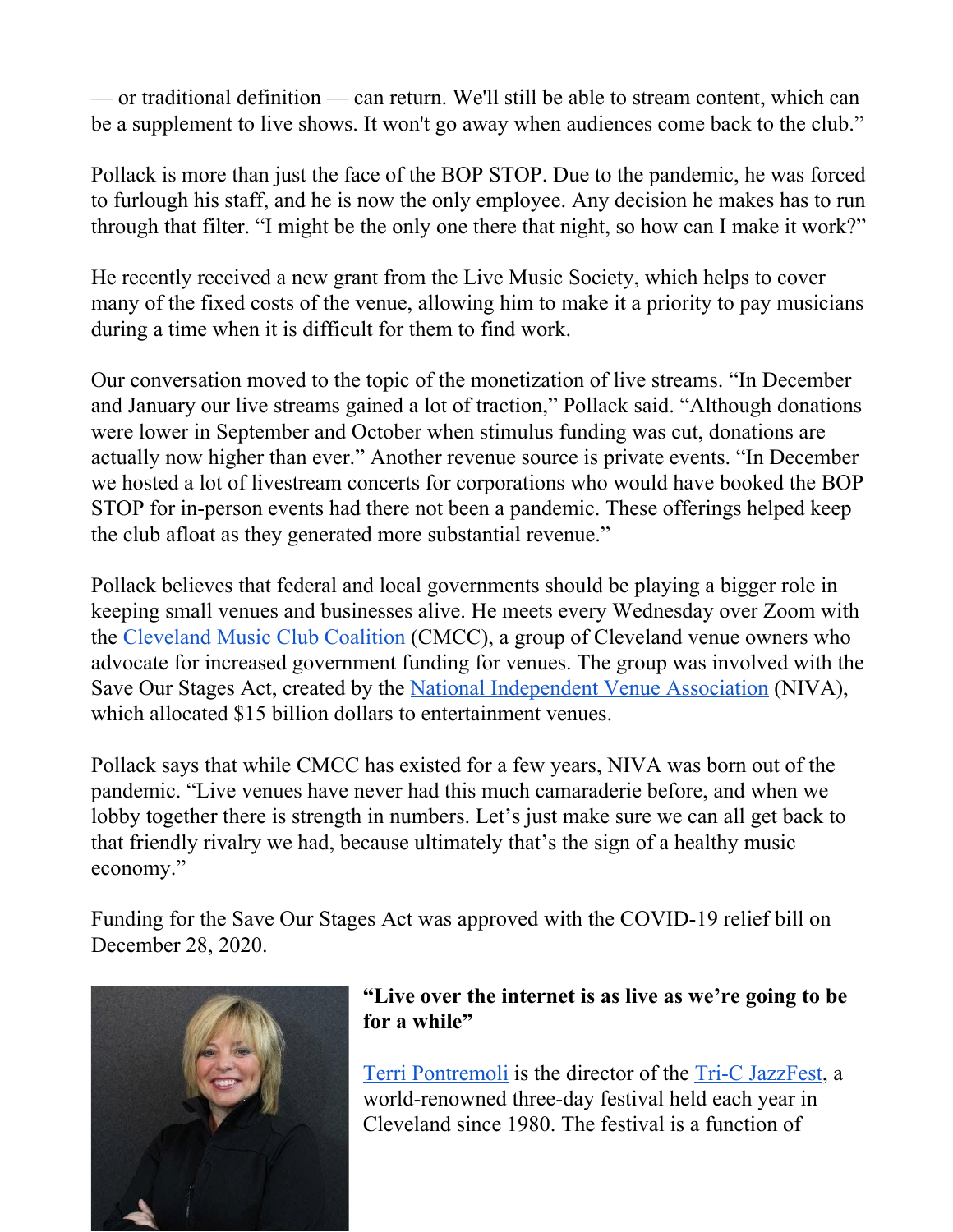Cuyahoga [Community](https://www.tri-c.edu/) College (Tri-C). Pontremoli agrees with Pollack that live music is defined by synchronicity. "Live music now means being able to watch people make music live in real time. Live over the internet is as live as we're going to be for a while."

Prior to their decision to create a virtual festival in August of 2020, JazzFest was already involved with live streaming concerts, notably [Dominick](https://www.dominickfarinacci.com/) Farinacci's Songbook Watch Party. "JazzFest was sponsoring online shows because we wanted to build an audience moving into festival time. And what Dom was doing was remarkable. He was experimenting all the time, but at first, nobody was playing together. So one of the first times that he had two people actually sitting in the room playing together, I started to cry. People making music together — it's something we just take for granted."

Pontremoli's long tenure with JazzFest was invaluable in securing corporate sponsorships, community partnerships, and performers — and thanks to support from KeyBank and others, JazzFest was free this year. The pre-recorded three-day event was streamed (with free tickets on [EventBrite\)](https://www.eventbrite.com/) and later made available on-demand via YouTube. Unlike many festivals, JazzFest does not have to make a profit, which provides financial and creative freedom. "It was great that we had the money in our budget to put on a festival this year."

The shift to an online festival also caused a shift in the distribution of expenses. One of the largest expenses this year was purchasing the rights to songs that are copyrighted or under royalties, which inspired JazzFest to encourage performances of original compositions. Pontremoli used travel restrictions as an opportunity to celebrate artists from the Cleveland area, which also resulted in JazzFest costing "a fraction of the normal cost this year," she says. "We weren't putting musicians up in hotels and we didn't have to cater to a live audience."

Pontremoli says the festival would not have been possible this year without Tri-C. That partnership, specifically with the Gill and Tommy LiPuma Center for [Creative](https://www.tri-c.edu/arts-and-entertainment/tommy-li-puma-center-for-creative-arts.html) Arts, proved invaluable when creating a high-quality streaming experience. LiPuma, the multi-Grammy-winning producer, became the largest donor in the history of the college when he gifted \$3 million to fund technological advances and upgrades in the Center for Creative Arts.



#### **"It's impossible to present something that's been recorded as a truly live experience"**

[Andrew](https://www.oberlin.edu/andrew-tripp) Tripp is an audio engineer at Oberlin [Conservatory](https://www.oberlin.edu/conservatory) as well as a sought-after freelancer in the Cleveland area. Instead of describing what live music is, Tripp explained what live music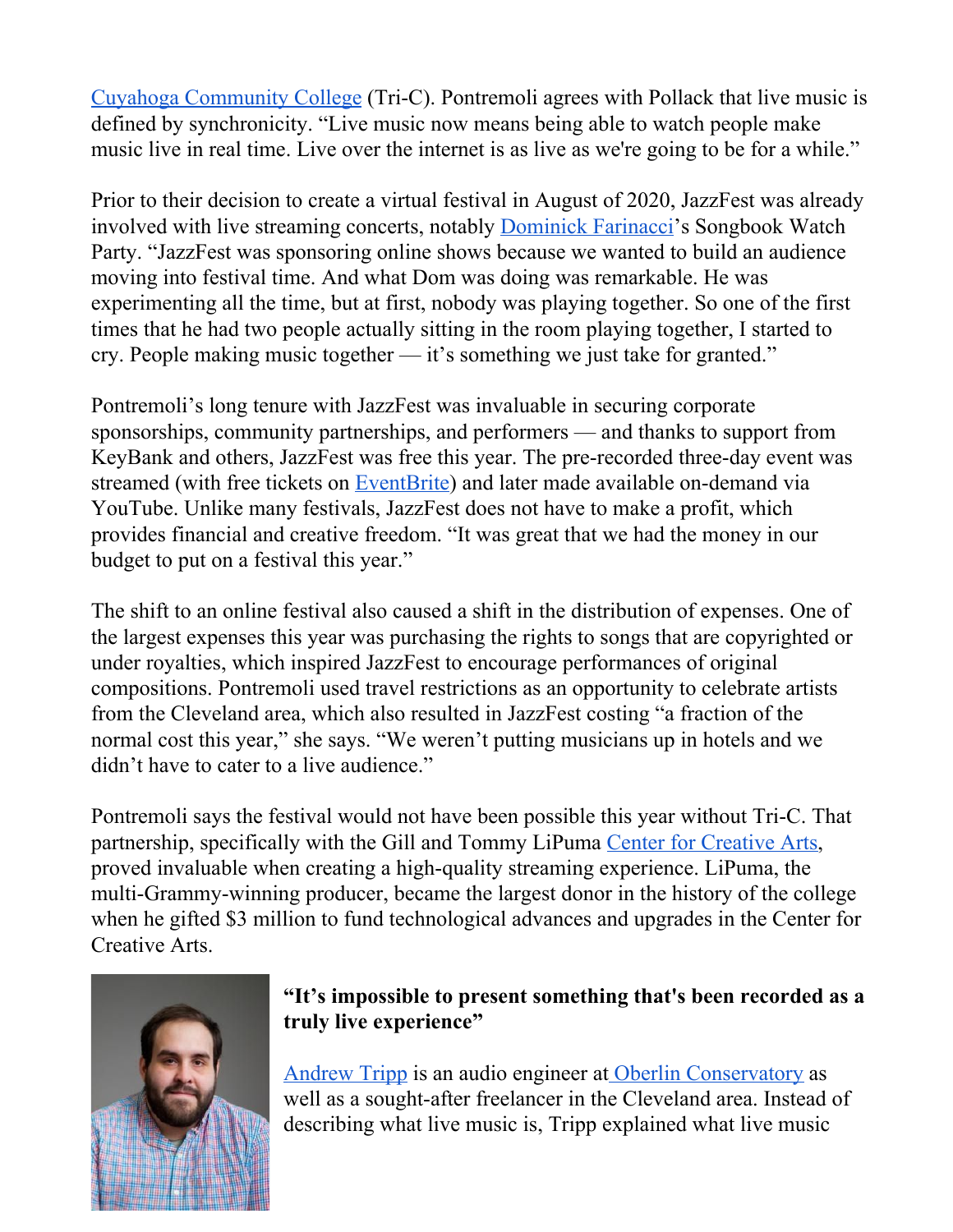isn't. "It's impossible to present something that's been recorded as a truly live experience. Recording in itself is such an artificial process compared to experiencing an event in person. It is difficult to capture a live experience with minimal changes."

Tripp has seen his work as a freelancer increase during the pandemic. "In the last few months, ensembles have been making something happen safely," Tripp said. "People don't want low quality, so they're willing to pay someone with experience in production. The thought process is that they can use the recordings for promotion in the future, or archive it and then bring it out for subscribers. Because of the movement to streaming, there is more of a solid foundation for things like that."

One important thing for Tripp to consider is how the music he records and mixes will be experienced. "I listen to something on as many different audio systems as possible. A lot of people listen to music on AirPods, so I bought a pair to know how my mixes sound on them."

The pandemic provided time and space for Tripp and his Oberlin colleague Eli Stine to create [ObieVerb,](https://www.oberlin.edu/concert-production/reserving/virtual-venues-obieverb) a reverb-generator app that reproduces the ambience of performance spaces on the college campus, including Finney Chapel and Warner Concert Hall. While the technology isn't new, it has taken on a new function during the pandemic: students can emulate the on-campus experience from home. "I wanted to give people a tiny piece of Oberlin they can take with them," Tripp says.

Tripp believes that live streaming offers a unique opportunity, both in accessibility and profit. "One of the nice things about live streaming is that you can create a paywall." He also believes that recordings are more important than ever. "They're very intentionally not live. You can create a beautiful and compelling, asynchronous experience for people."



#### **"Live music is like a live wire"**

Eli [Stine](https://www.oberlin.edu/eli-stine) is a visiting assistant professor of TIMARA at Oberlin Conservatory. He believes that live music is defined by risk. With editing, there are layers of mediation which remove some of that risk. "Live music is like a live wire you can get electrocuted by it," Stine says. "A solo might fail or the drum kit might fall over."

Streaming services can create distance between audience and performer. "So live music is figuring out how to create a sense of risk while minimizing that gap." Stine believes that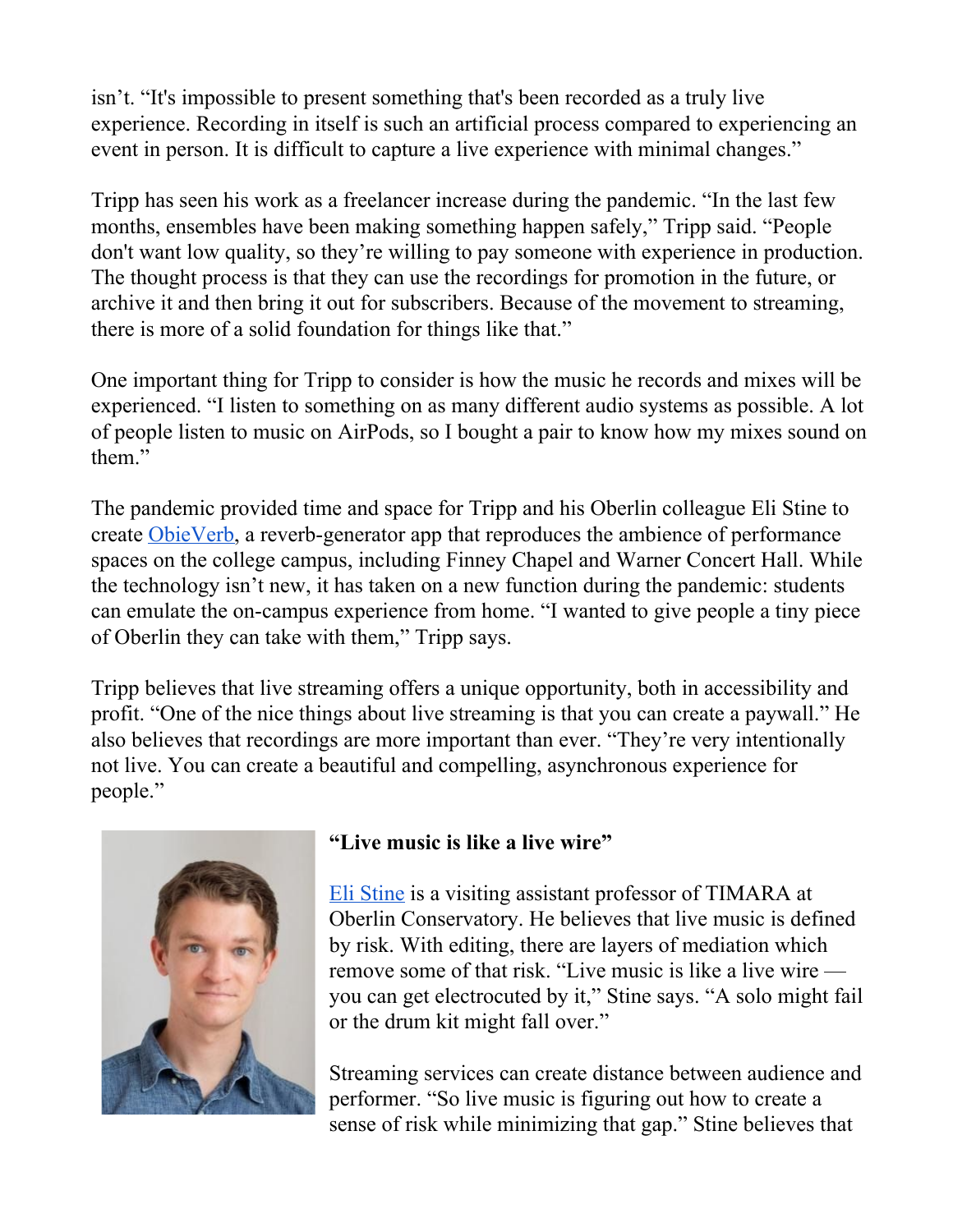in the future, more live music will be experienced from home. "As we adapt to a new medium we will determine what is successful for concerts at home."

Stine thinks the key to live streaming is the creation of community. Services like Instagram Live that allow users to comment on a stream or performance in real time, providing the sense that people are experiencing something together. "It all comes down to building and engaging with a community of listeners and watchers in real time. Are people sending emojis? Writing texts? Can you hear the other participants?"

Stine mentions that his cousin is a neurologist who is currently performing internet-based diagnostics of brain scans. "Because of the pandemic, they've developed new techniques for doing diagnostics remotely, which will remain valuable indefinitely." Stine sees this as a parallel to the live music industry. "With music and art, some new techniques work while others are less ideal. The ones that don't work will likely disappear at the end of the pandemic, while the useful additions will remain and function as a hybrid or secondary form of live music consumption."

From the perspective of audiences, Stine sees live streaming as a litmus test. "If you want to be a part of the community, you're more likely to jump through the hoops to engage with the art."

Stine is the kind of person who can appreciate silver linings. "There's a lot of beauty when things fall apart and people are still engaging with art. I think that if the internet goes out or there's a nuclear war or something insane happens, art becomes all the more important."



#### **Synchronicity vs. Experience**

After speaking with music professionals, I was curious to see whether "Jane and Joe" audience members experienced a parallel shift in their definition of live music. My findings: they didn't.

My friends happen to be split into two groups: those who had watched live streamed concerts before the pandemic and those who

hadn't. The first group considers virtual shows to be "live music" while the second group does not.

"I would define live music as an artist or group playing in person," a member of the second group says. "Online shows I've attended have been free, and I don't plan to pay for one any time soon. I don't think that live streaming can recreate the experience of seeing a show in person."